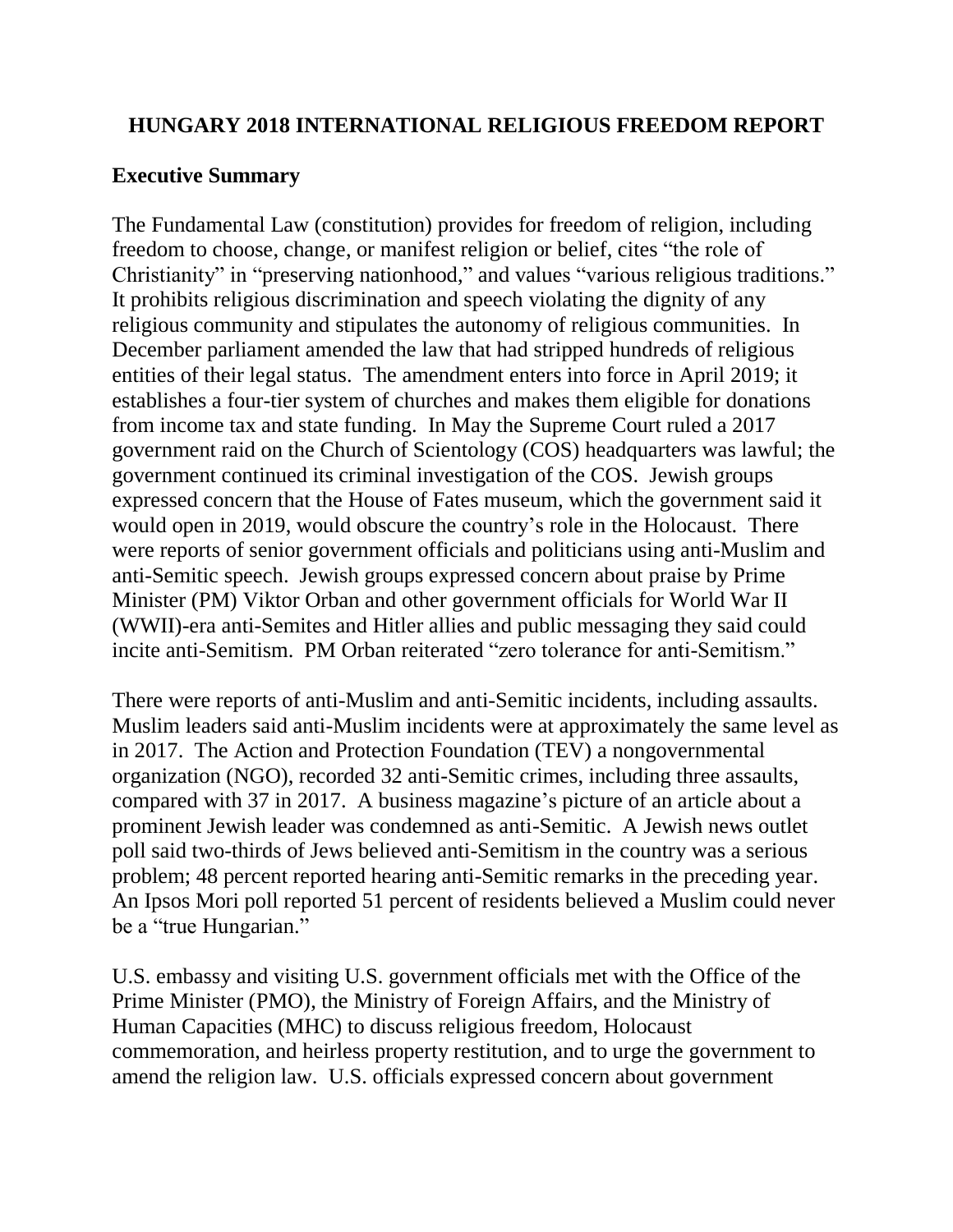officials' anti-Muslim rhetoric and the COS investigation. Embassy officials met a range of religious groups to discuss issues affecting them.

## **Section I. Religious Demography**

The U.S. government estimates the total population at 9.8 million (July 2018 estimate). According to the 2011 national census, which included an optional question on religious affiliation, of the 73 percent of the population that responded, 51 percent identified as Roman Catholic, 16 percent as Hungarian Reformed Church (Calvinist), 3 percent as Lutheran, 2 percent as Greek Catholic, and less than 1 percent as Jewish; 23 percent reported no religious affiliation, and 2 percent said they were atheists. Other religious groups together constituting less than 5 percent of the population include Greek Orthodox, the Faith Congregation (a Pentecostal group), the COS, Russian and other Orthodox Christian groups, other Christian denominations, Buddhists, and Muslims. The Hungarian Evangelical Brotherhood (MET) has approximately 8,500 members, according to a 2013 news report, and the Hungarian Pentecostal Church approximately 9,300 members, according to the 2011 census. According to estimates from the World Jewish Congress, the Jewish population numbers between 35,000 and 120,000 persons. The overwhelming majority of Jews live in Budapest, while other religious groups are distributed throughout the country.

## **Section II. Status of Government Respect for Religious Freedom**

## **Legal Framework**

The Fundamental Law, the country's constitution, provides for freedom of conscience and religion, including freedom to choose or change religion or belief, and freedom – alone or in community with others and in public or in private – to manifest religion or belief through religious acts or ceremonies, or in any other way, in worshipping, practice, and observance. It prohibits religious discrimination as well as speech "aimed at violating the dignity" of any religious community.

The constitution's preamble states, "We recognize the role of Christianity" in preserving the nation and "value the various religious traditions" in the country. The constitution stipulates separation between religious communities and the state, as well as the autonomy of religious groups. According to the constitution, the state may, at the request of religious communities, cooperate with them on community goals.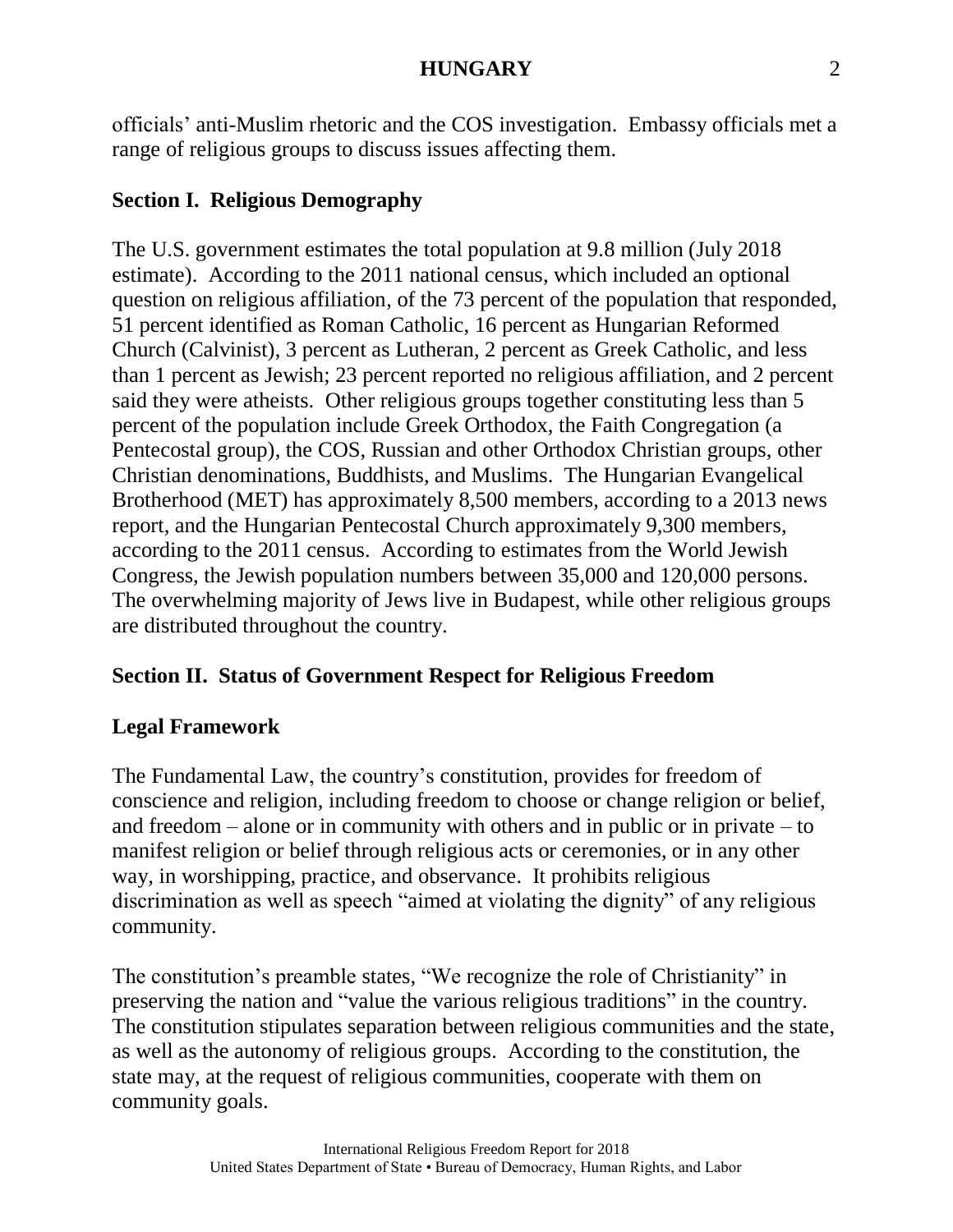In an administrative reorganization following parliamentary elections in April, the government transferred most responsibilities for religious affairs from the MHC to the PMO.

In the system valid through the end of the year, religious organizations could acquire incorporated church status through an application submitted to the office responsible for religious affairs in the PMO and, if found eligible, by a subsequent two-thirds vote of parliament. The religious group was then by law entered onto a list of incorporated churches. The PMO ha 60 days following the initial application to assess whether the group fulfills all the administrative criteria, which included a variety of documentation and qualification requirements. To qualify for incorporated church status, a religious group must have existed as a religious organization in the country for 20 years, in which case it must have had a membership of 0.1 percent of the total population (approximately 10,000 persons) or been registered as a religious organization and have existed for at least 100 years internationally, in which case its foreign affiliation must have been certified by at least two other churches of "similar doctrine" recognized in foreign countries. Its activities must not have conflicted with the constitution or other laws or violate the rights and freedoms of other communities. A group must also have proven its primary purpose was to conduct religious activity; have a formal statement of faith and rites, bylaws and internal rules, and elected or appointed administrative and representative bodies; and officially declared its activities were not in violation of the laws or the freedom of others. The PMO was obligated to consult with a qualified lawyer, historian of religions, scholar of religions, or sociologist with an academic degree prior to issuing its decision. Applicants could appeal the PMO's decision to the Budapest Public Administration and Labor Court and, ultimately, to the Curia, the country's highest judicial authority.

Following a favorable PMO decision on the applicant's eligibility, the PMO submitted the application to parliament's Judiciary Committee, which had 60 days to invite the applicant to a public hearing and to submit an assessment to parliament on the group's compliance with additional criteria. These criteria included an assessment that the group poses no threat to national security (provided by parliament's National Security Committee), that it did not violate the right to physical and mental health or the protection of life and human dignity, and that the group was suitable for long-term cooperation with the state in promoting community goals based on its founding documents, number of members, network of institutions providing public services, and access by larger societal groups to such services.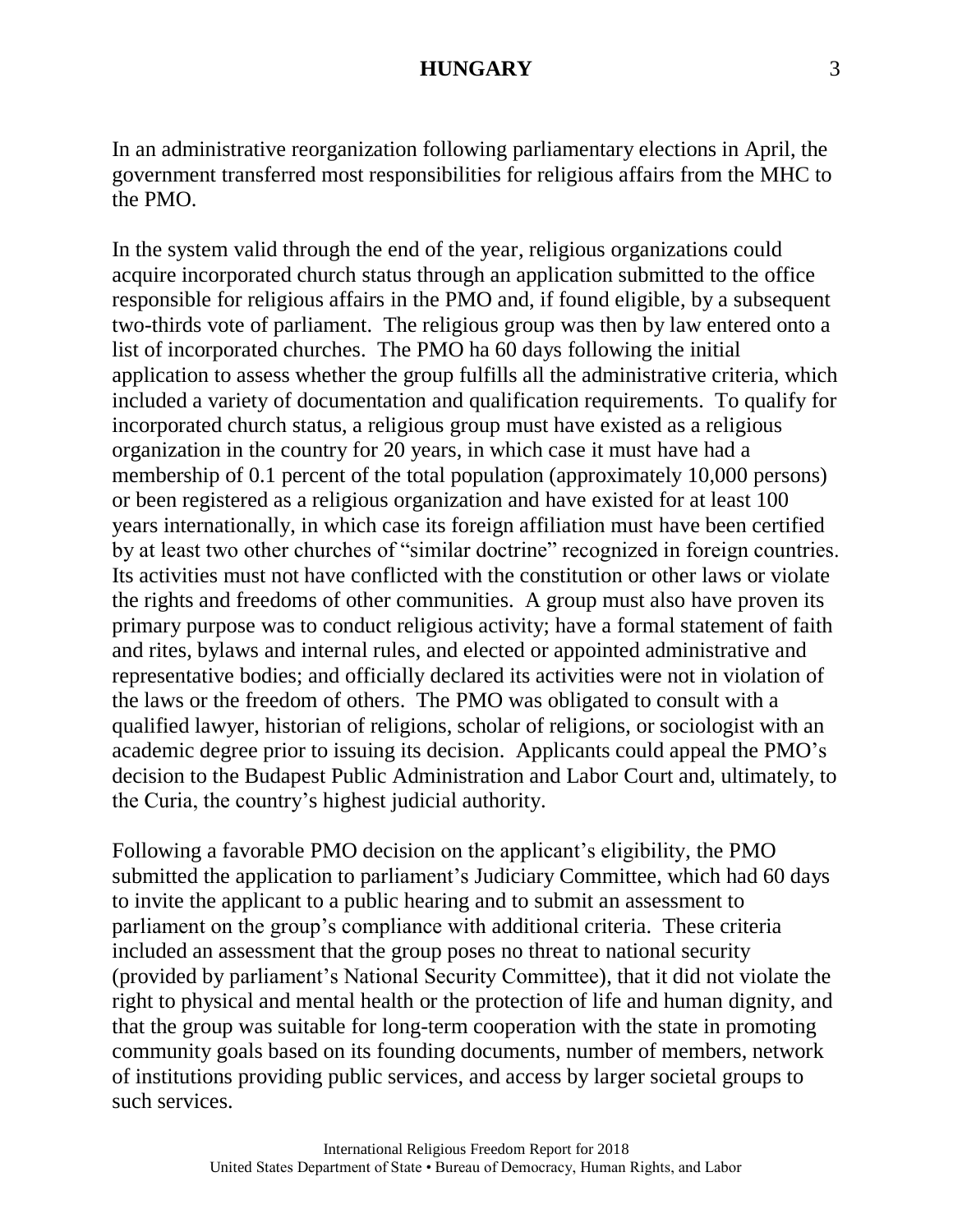Approval of a request for incorporated church status required a two-thirds majority vote by parliament, to take place within 60 days of a motion by parliament's Judiciary Committee. If a religious group received such parliamentary approval, the state was required to grant specific licenses to the group to support its participation in tasks to achieve community goals. If parliament rejected the application, a detailed explanation was required, and the applicant could challenge parliament's decision in the Constitutional Court within 15 days. The law did not prescribe any consequences if parliament did not act within the 60-day period, nor was there opportunity for appealing parliamentary inaction.

A 2011 law on religion automatically deregistered more than 300 religious groups and organizations that had had incorporated church status. Those organizations must reapply if they wish to regain incorporated church status. Their applications are also subject to the approval of a two-thirds majority of parliament.

The 2011 law listed 27 incorporated churches, including the Catholic Church, a variety of Protestant denominations, a range of Orthodox Christian groups, other Christian denominations such as The Church of Jesus Christ of Latter-day Saints, Seventh-day Adventists, the Salvation Army, three Jewish groups, and the Hungarian Society for Krishna Consciousness, the sole registered Hindu organization. The list also includes Buddhist and Muslim umbrella organizations, each encompassing a few individual groups, bringing the total number on the registered list of incorporated churches to 32.

Incorporated churches have certain privileges not available to religious organizations, such as greater access to state funding and exemption from state oversight of their financial operations connected to religious activities. Incorporated churches and their associated institutions (classified as "internal religious legal entities") that provide public services, such as healthcare, education, or other social services, are automatically eligible for full state subsidies (a subsidy based on the number of persons receiving services coupled with a supplementary subsidy) for all their public service activities. Religious organizations may take over or establish public service institutions and receive a per capita state subsidy to cover the wages of the staff employed by these institutions. They may also apply for additional funding from an additional budgetary allocation.

The law authorized the Budapest Metropolitan Court to register a group as a religious organization if it had at least 10 founding individual members whose primary objective was to conduct religious activities that do not violate the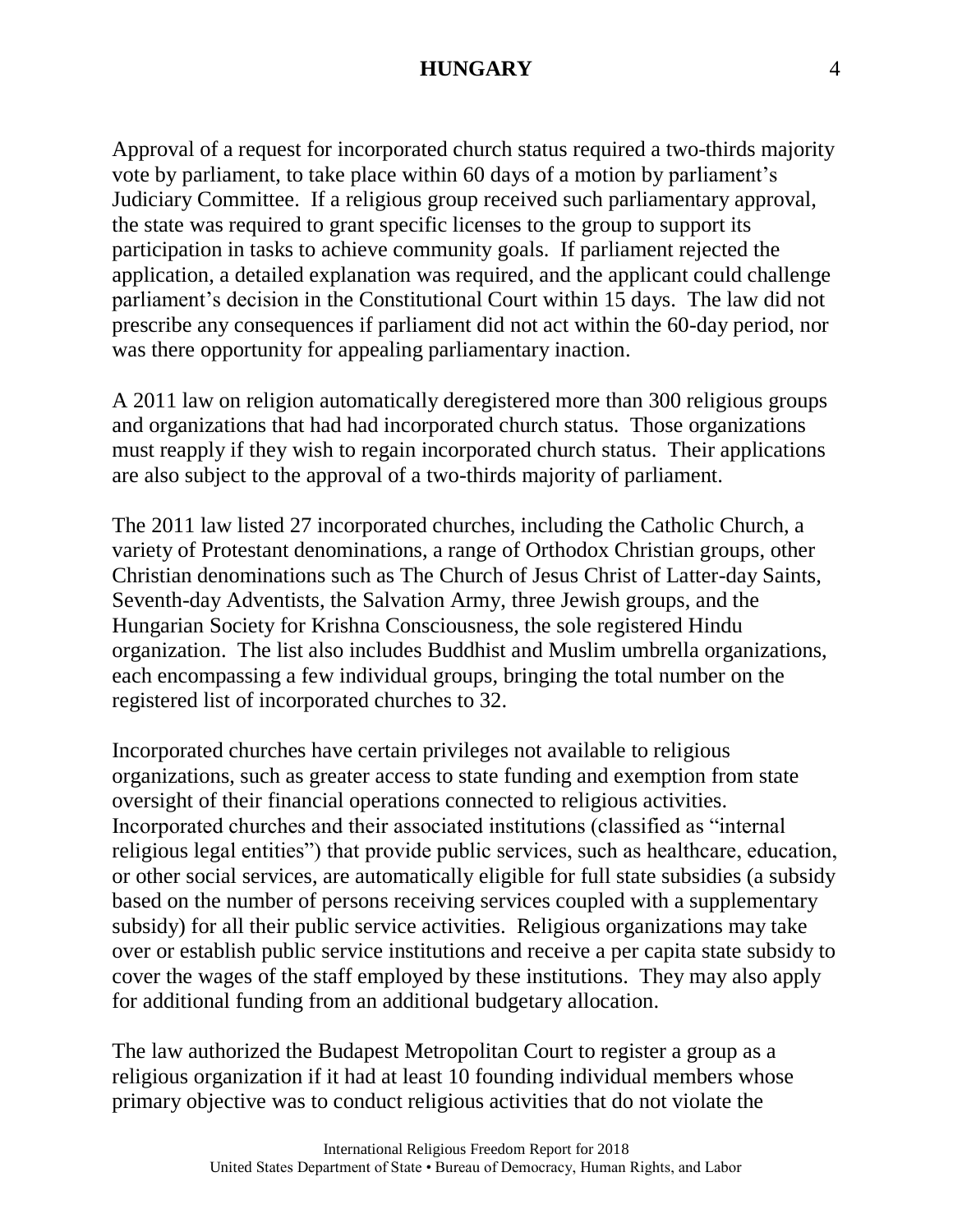constitution, other laws, or the rights and freedom of other communities. The organization's membership could consist only of individuals; no "legal persons" such as corporations or other associations could be members. The court was required to approve applications meeting all of these criteria. Applicants had to submit the name and address of the organization, names and addresses of founding members, identifying information on the group's legal representative and the term of his or her appointment, the founding documents of the group, and a statement that the primary objective of the organization was to conduct religious activities. If the court rejected an organization's application, the decision was subject to appeal to the Budapest Metropolitan Court of Appeals.

By law taxpayers may allocate 1 percent of their personal income taxes to an NGO, including one affiliated with a religious organization or incorporated church, and could allocate an additional 1 percent to an incorporated church (but not to any other religious organization or NGO). The government matched the 1 percent funds that only incorporated churches were eligible to receive.

Both incorporated churches and NGOs affiliated with religious organizations were free to use taxpayer donations as they wished. Only officials of incorporated churches were exempt from personal income tax under certain conditions. Both religious organizations and incorporated churches were prohibited from purchasing agricultural land. Incorporated churches, but not religious organizations, could acquire new agricultural land as a gift or an inheritance. Agricultural land (as opposed to other land holdings) owned by a religious group deregistered in 2011 could be retained by the religious organization that is the deregistered group's legal successor.

If incorporated churches or religious organizations cease to exist (e.g., by dissolving themselves) and have no legal successor, their assets become state property that must be used to finance public services. This may also occur if, upon the initiative of the government, the Constitutional Court issues an opinion that the activity of the incorporated church violates the constitution, and parliament confirms the decision by a two-thirds majority vote. The Constitutional Court also issues opinions upon the request of the Budapest Metropolitan Court on whether a religious organization is in violation of the constitution.

Every registered (but not unregistered) religious community may use the word "church" in its official name regardless of whether it is officially recognized by parliament as an "incorporated church." Officials from both incorporated churches and registered religious organizations not recognized by parliament (but not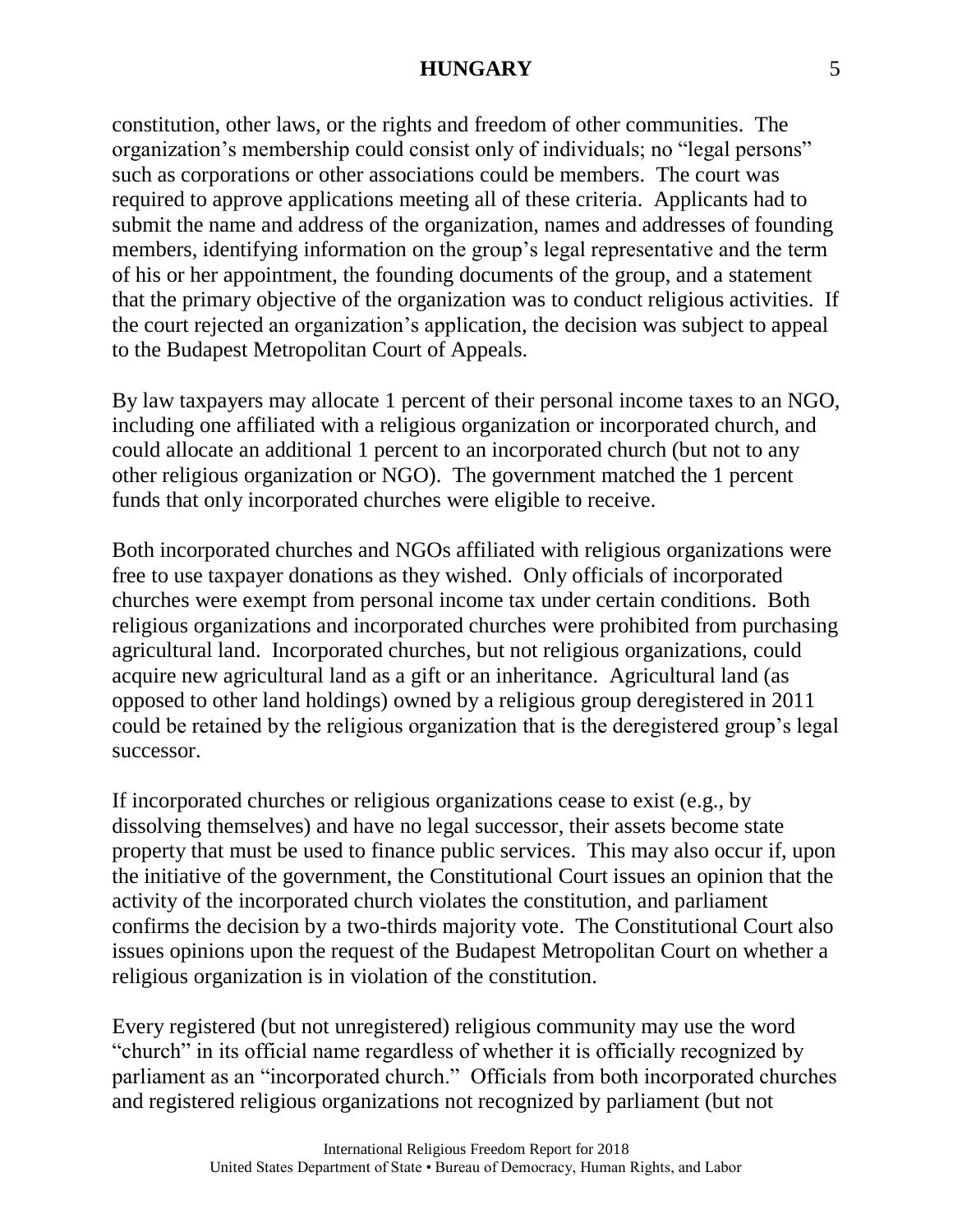unregistered religious groups) are not obligated to disclose information shared with them in the course of their faith-related service, such as during rites of confession. Unregistered religious groups, since they lack legal status, may not purchase property in their name. The Hungarian Civil Liberties Union (HCLU) reports that unregistered religious organizations enjoy protection for faith-related services.

On December 12, parliament enacted an amendment to the 2011 religion law, scheduled to enter into force on April 15, 2019, that will extend the existing twotier system of "incorporated churches" and "religious organizations" into a fourtier system of registered religious entities, consisting of "incorporated churches," "registered churches," "listed churches," and "religious associations." The categories will be applicable to any religious group, not just Christian organizations. All four categories under the new law will have "legal personality," giving them legal rights such as the right to own property. The amendment will eliminate the restriction that taxpayers may donate 1 percent of their tax liability only to incorporated churches and allows donations to all religious entities with legal personality. The amendment will also allow the government to negotiate individual agreements with all four categories of religious entities to fund their social service activities. The duration of these agreements will depend on the type of church status, ranging from a five-year maximum for religious associations to unlimited duration for incorporated churches. With the exception of religious associations, religious groups falling under one of these categories will be required to publish these agreements and publicly account for social service spending.

Under the new system, all currently incorporated churches will retain their status in the new system, and incorporation of new churches will still require a two-thirds approval by parliament. The Budapest-Capital Regional Court will rule on registration applications for the other three tiers. Religious association status will require a church to have at least 10 members. Listed church status will require that the church receive tax donations from 1,000 individuals on average over three years and have operated as a religious association for at least five years in the country or for at least 100 years internationally. Registered church status will require that the church receive tax donations from 4,000 individuals on average over five years and have operated as a religious association for at least 20 years in the country or at least 100 years internationally. Churches that agree they will not seek government or EU funding for their religious activities will be able to qualify as listed or registered churches without receiving individual donations. A religious entity will not be allowed to apply for any of the three categories if it is a criminal defendant, has been convicted of a crime during the previous five years, is under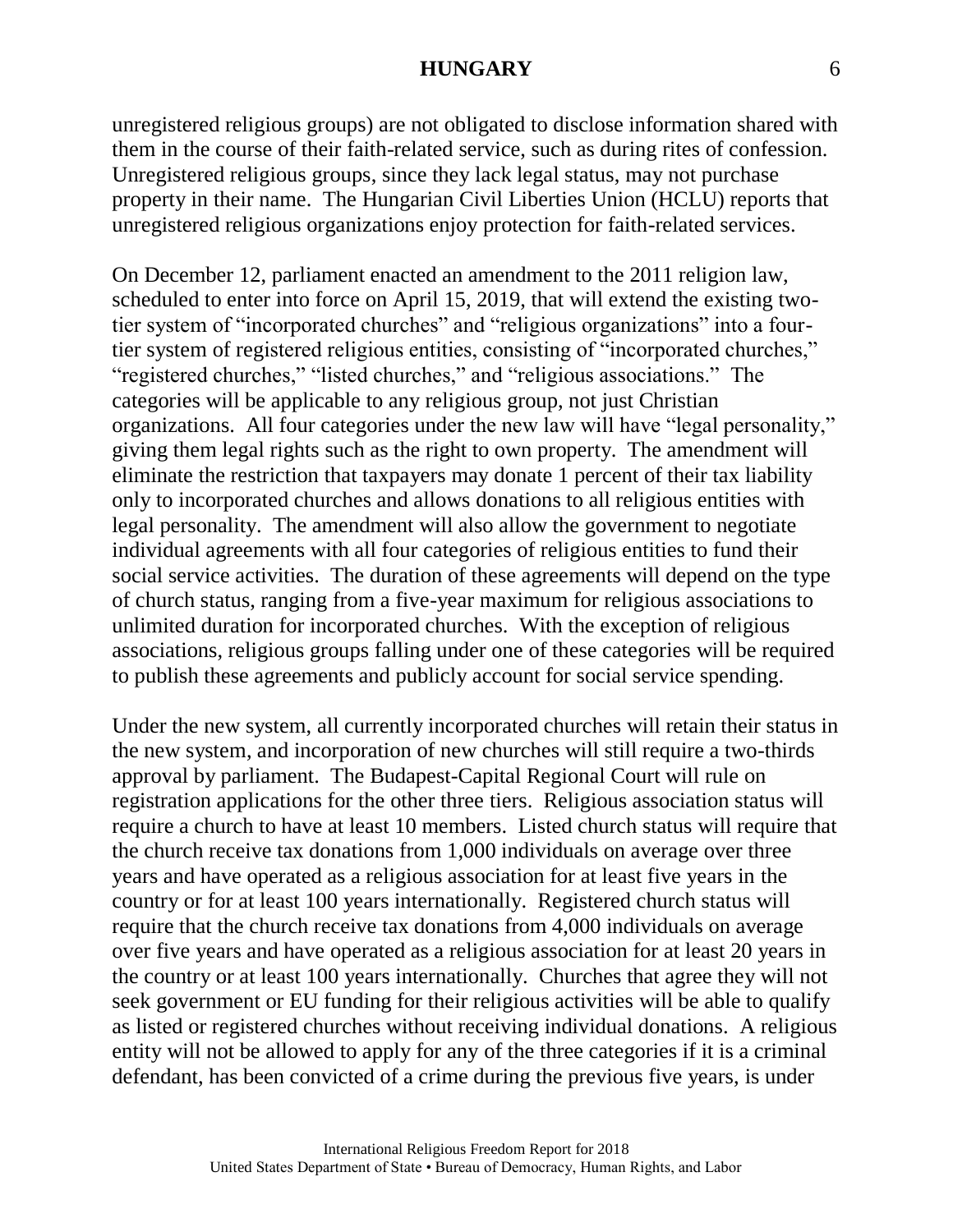sanction for "repeated violation of accounting and management rules," or is considered a national security threat.

Religious entities that do not register will still be able to function and conduct worship, and the amendment specifies constitutional protections for freedom of religion apply to them as well as to those with legal personality.

By law, no state office may determine or supervise a registered religious community's faith-based activities. Their doctrines, internal regulations, and statutes are not subject to state review, modification, or enforcement. Their names, symbols, and rites are protected by copyright law, while buildings and cemeteries are protected by criminal law. Unregistered groups, according to HCLU, enjoy copyright and at least some other protections, but the law is unclear about the extent of those other protections.

The constitution establishes a unified system for the Office of the Commissioner for Fundamental Rights (ombudsman). The ombudsman investigates cases related to violations of fundamental rights – including religious freedom – and initiates general or specific measures for their remedy. These measures do not have the force of law.

Treaties with the Holy See regulate relations between the state and the Catholic Church, including financing of public services and religious activities and settling claims for property seized by the state during the Communist era. These treaties serve as a model for regulating state relations with other religious groups, although there are some differences in the rights and privileges the state accords to each of the religious groups with which it has agreements. The state has also concluded formal agreements with the Hungarian Reformed Church, Hungarian Lutheran Church, Federation of Jewish Communities in Hungary (Mazsihisz), and four Orthodox churches.

Military and law enforcement personnel may freely practice their religion in private and also at their workplaces if their religious practice does not violate their mandatory service duties. The Catholic Church, Reformed Church, Lutheran Church, and Jewish congregations receive automatic authorization to provide chaplain services to the military. Other incorporated churches and religious organizations must seek permission.

Penitentiaries generally allow inmates free practice of religion and provide them with special diets, such as kosher, vegetarian, and pork-free meals. All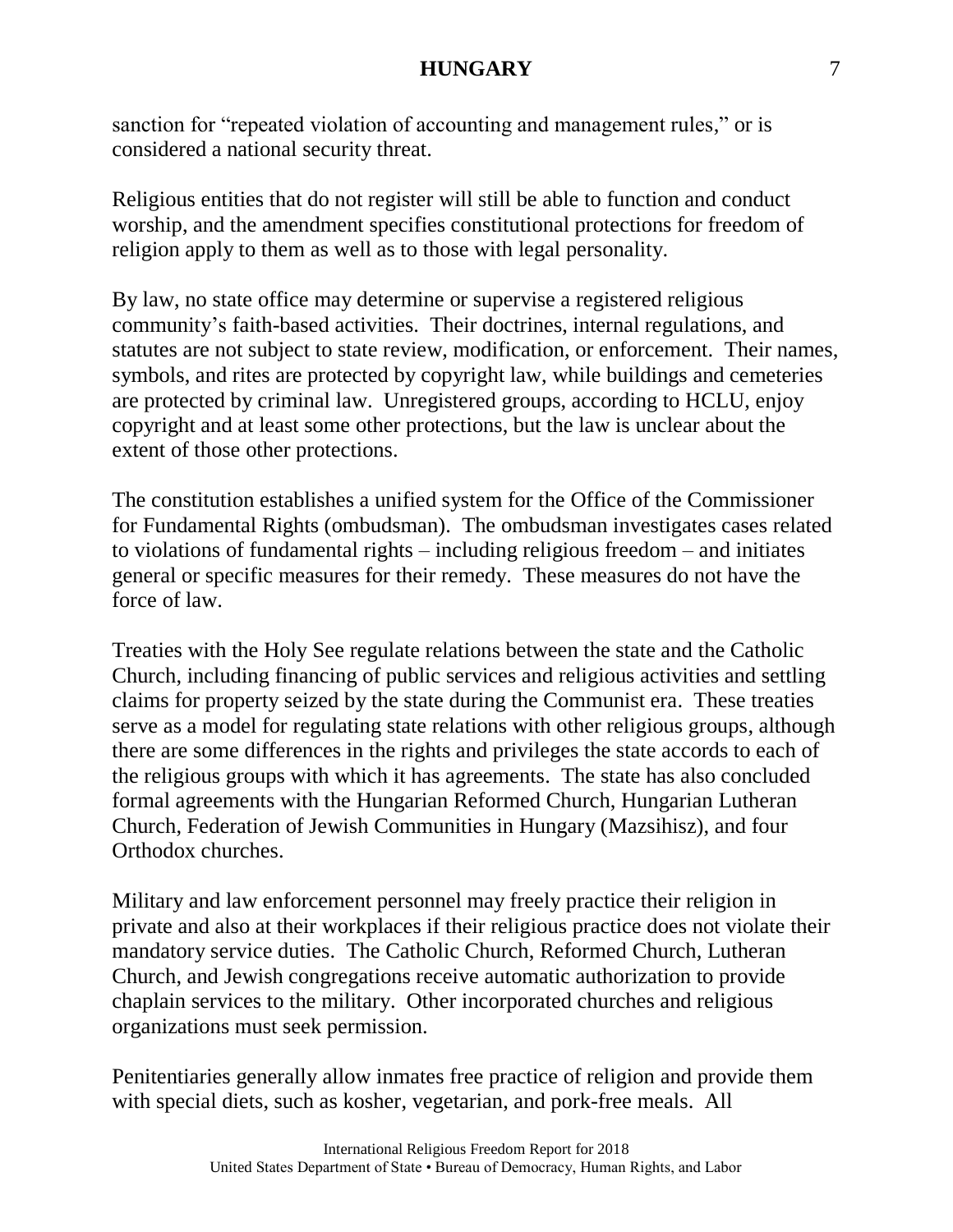incorporated churches and religious organizations must seek permission to offer pastoral services in prisons. Rejection of access requests may be appealed to the National Prison Service, the prosecutor's office, or the ombudsman. Detainees have the right to participate in communal religious services three times a week and to contact without supervision representatives of incorporated churches or religious organizations having permission to access the facility. Detainees in special security regimes may only receive individual spiritual care and are excluded from community spiritual programs. In the case of pretrial detainees, during the course of the criminal investigation, a public prosecutor or judge may restrict personal interaction with a religious representative but not participation in communal religious services.

Incorporated churches receive automatic authorization to provide pastoral services in hospitals, while religious organizations must seek permission.

One-hour-per-week faith-and-ethics or ethics-only education is mandatory through the first eight grades of public school. Students and their parents choose between the faith-and-ethics class provided by an incorporated church of their choice or a generic ethics course taught by public school teachers. Religious groups are entitled to provide their own teachers, prepare their own textbooks, and determine curricula for their faith-and-ethics classes. Private schools are not required to introduce faith-and-ethics or ethics classes. Unincorporated religious organizations are not entitled to provide religious education as part of the mandatory curricula in public schools, but they may offer extracurricular, optional religious education in public schools if requested by students or parents.

Incorporated churches and religious organizations have the right to open their own schools. For incorporated churches and religious organizations operating their own schools, the state provides a subsidy, based on the number of students enrolled, for employee wages, but only incorporated churches automatically receive a supplementary subsidy for the schools' operating expenses. According to the law, religious organizations may apply to the MHC for a supplementary operational subsidy covering approximately 30 percent of their total costs for schools, and the MHC decides on a case-by-case basis whether to grant it.

The law also affords incorporated churches and religious organizations the right to assume operation of public schools through a formal agreement with the PMO. In these cases, the government continues to fund the schools. Religious communities, school teachers, the affected parents, or the operator of the school may initiate such transfers, but only if the designated religious community is able to collect the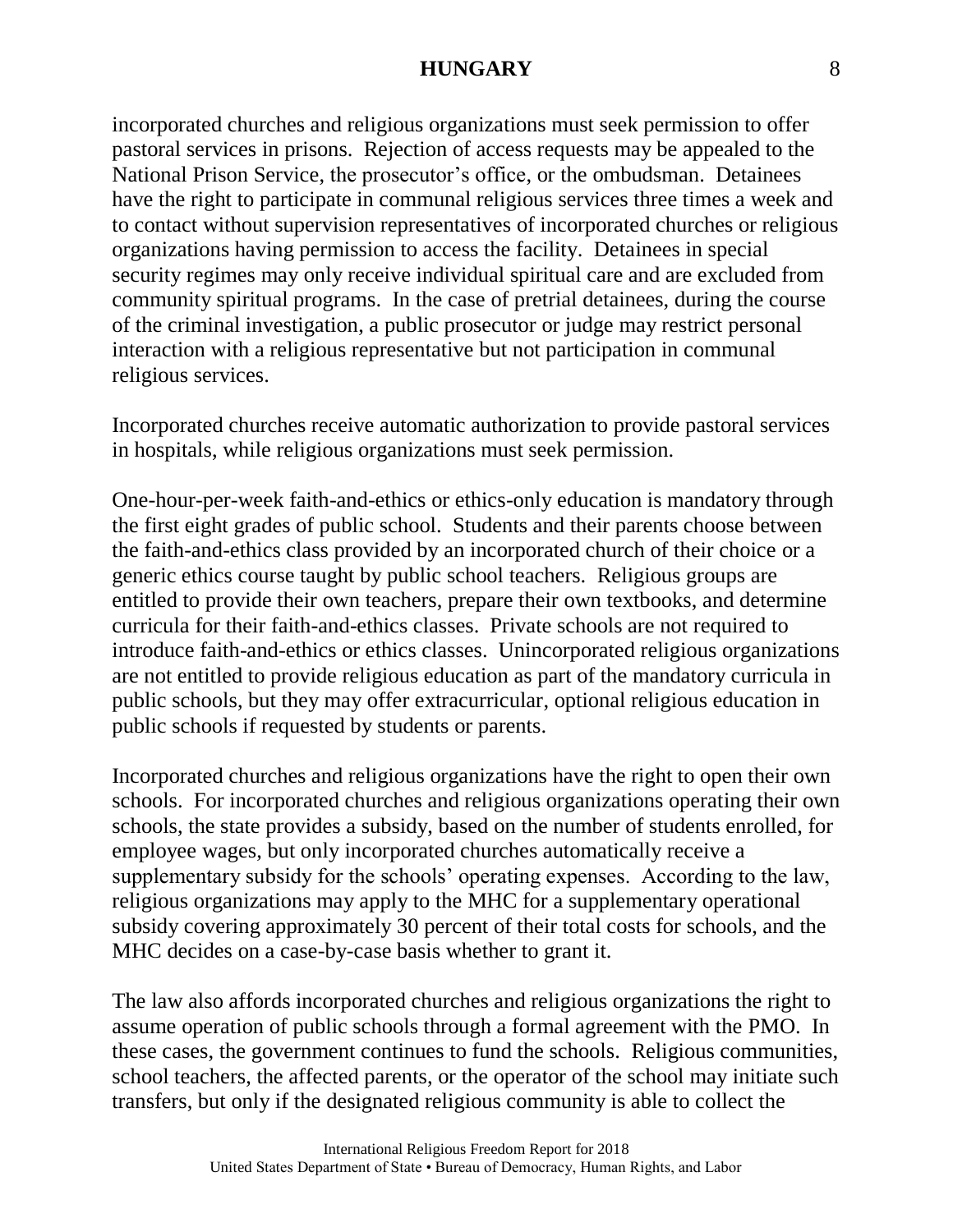signatures of more than 50 percent of the parents and adult students enrolled at the school. Whether newly established or converted from public status, religious schools are free to conduct their own religious teaching without government input and to make faith education mandatory and not substitutable with an ethics class. The government inspects both religious and public schools every two years to ensure they conform to government standards.

The constitution prohibits speech that violates the dignity of any religious community. The law includes a prohibition of "calling for violence" – in addition to inciting hatred – against a religious community or its members, punishable by up to three years' imprisonment. The law provides a maximum punishment of three years in prison for impeding someone else through violence or threats from freely exercising his or her religion. Abusing an individual because of his or her religious affiliation is punishable by up to three years in prison.

Physical assault motivated by the victim's actual or suspected religious affiliation is a felony punishable by one to five years in prison. Violence against a member of the clergy is classified as violence against an "individual providing public service" and is similarly punished with a prison sentence of one to five years. Any person who engages in preparation for the use of force against any member of a religious community is guilty of a misdemeanor punishable by imprisonment not exceeding two years.

The law prohibits public denial, expression of doubt, or minimization of the Holocaust, genocide, and other crimes against humanity committed by the National Socialist or Communist regimes, punishing such offenses with a maximum sentence of three years in prison. The criminal code makes wearing, exhibiting, or promoting in public the swastika, the logo of the Nazi SS, or the arrow cross in a way that harms the human dignity or the memory of victims a misdemeanor, punishable by detention for a period ranging from five to 90 days.

The law provides for the lifting of official immunity of a member of parliament (MP) who incites hatred against religious communities or publicly denies crimes of the Communist or National Socialist regimes. No MP has been the subject of such a proceeding.

The country is a party to the International Covenant on Civil and Political Rights.

## **Government Practices**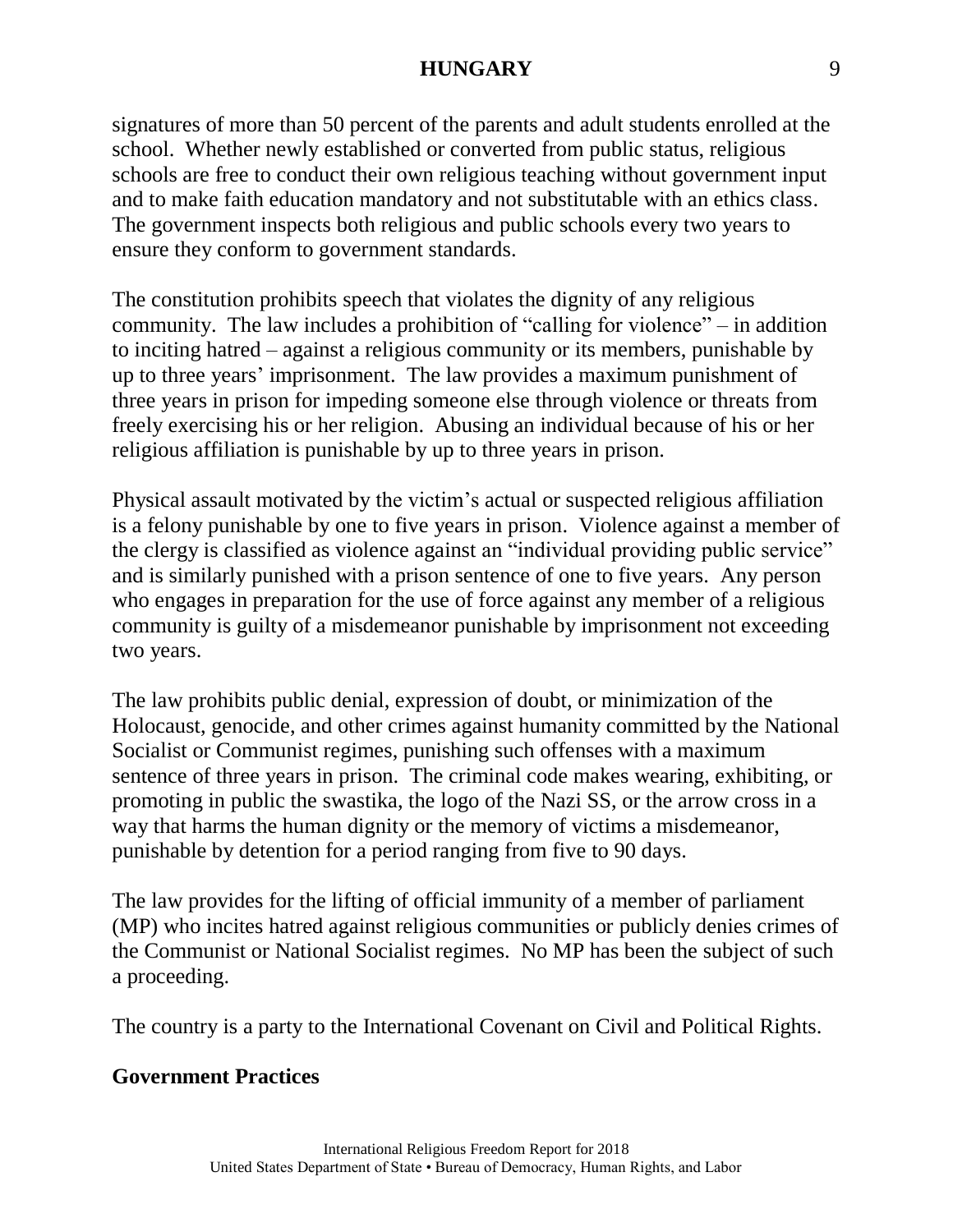As in previous years, parliament failed to vote on any of the 14 applications by religious groups which the MHC had previously found eligible for incorporated church status, despite the 60-day legal deadline for action after a ministerial referral and a December 2017 Constitutional Court ruling that parliament's failure to act within the 60-day legal deadline for action violated the constitution. The explanatory notes to the December 12 amendment to the religion law, which the government is expected to use as a guide in implementing the amendment, state that those religious groups will be given preferential consideration for (the lesser) listed or registered church status.

In a case involving the MET's home for the elderly, the Constitutional Court ruled October 5 that parliament had violated the constitution by failing to act on MET's 2014 pending application for incorporated church status. The Constitutional Court ruled parliament should fulfill its legislative duty and vote on the application by the end of the year; parliament did not comply, although the new amendment provided a procedure for the MET and other churches to regain a lesser status. MET representatives said its shelters for homeless, elderly, and refugees, hospital, schools, and other social services should be eligible for the same support the state gave to similar activities conducted by incorporated churches. The government rejected this argument. The Constitutional Court did not rule on the issue of funding of MET's home or other social services, but only that parliament should vote on the group's application for incorporated status. The Constitutional Court issued a similar ruling on December 20, 2017, ordering parliament to vote on MET's application, but parliament failed to act by that ruling's March 31 deadline.

In May the Supreme Court overturned the February decision of the Buda Central District Court of Budapest that the National Bureau of Investigation's (NBI) 2017 raid of the COS headquarters and seizure of its materials was unlawful. The Supreme Court ruled the seizure did not violate the principle of proportionality and did not obstruct the free practice of religion. The NBI raid followed the initiation of an investigation of the COS by the government's Data Protection Authority (DPA) and a DPA complaint against the COS alleging criminal abuse of personal data. The government recognized the COS as a religious organization. The government's investigation of the COS was continuing at year's end, but the government did not provide any information on the status of the case.

The COS's appeal of the denial of a certificate of occupancy for its headquarters and eviction order issued by Budapest's 13th District remained pending at year's end. According to the COS, courts blocked the eviction order until the Supreme Court could decide the appeal.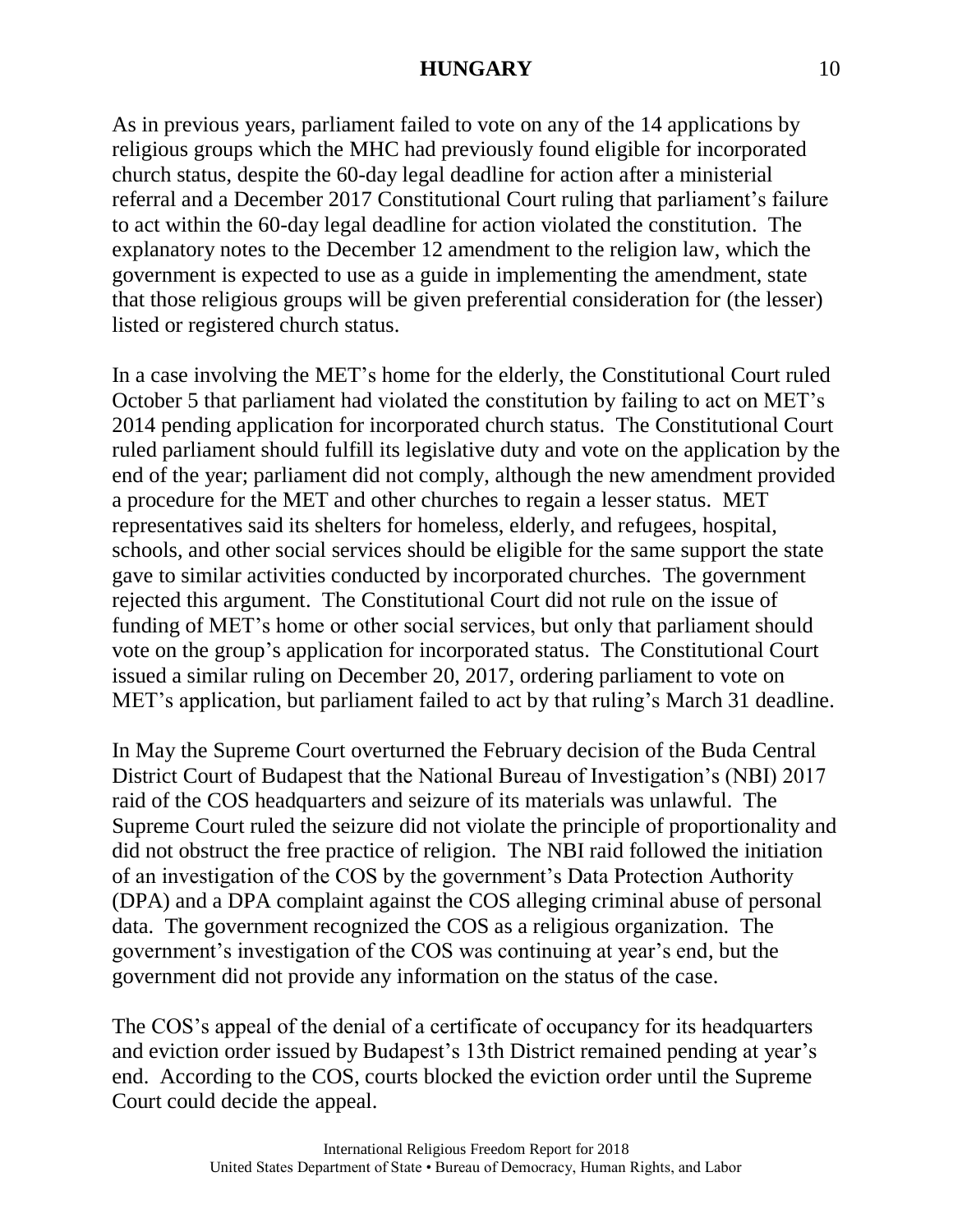The government continued its public campaign of billboards and posters against a Jewish, Hungarian-born, U.S. citizen businessman. Some of the placards stated the businessman wanted to settle migrants from the Middle East and Africa in the country. In May PM Orban demanded "respect" from Jewish leaders and blamed the same businessman and his NGO for growing European anti-Semitism.

In April online news service *Index.hu* and daily newspaper *Nepszava* reported that in the previous eight years the government had transferred 34 buildings to churches in a nontransparent manner. The report stated the buildings were not properties seized under the Communist regime and had not previously belonged to the religious groups to which they were given.

Prominent national and international Jewish groups expressed concern about the September 7 announcement that in 2019 the government would open the House of Fates, a Holocaust museum and education center in Budapest focusing on the efforts of non-Jewish Hungarians to rescue Jews during the Holocaust. The government had put the museum on hold in 2014 due to intense opposition from national and international groups. These organizations criticized the project as an attempt to obscure the involvement of the country and WWII Regent Miklos Horthy in the Holocaust. According to a September 21 statement by Israeli Holocaust Museum Yad Vashem, the House of Fates museum's plans ignored the country's anti-Jewish laws during that era and gave the false impression that, "except for a tiny, criminal and fanatic minority, the citizens of Hungary were essentially blameless." On September 27, World Jewish Congress President Ronald S. Lauder expressed disappointment that the House of Fates museum concept "ignored the role played by Hungarian society and its authorities in the annihilation of Hungarian Jewry."

There were reports of anti-Muslim and anti-Semitic rhetoric by government officials and politicians, including at the highest levels. For example, a January interview in the German newspaper *Bild* quoted PM Orban as saying most migrants should not be considered refugees but "Muslim invaders." In a March 15 speech, PM Orban said, "We must fight against an opponent which is different…they are not honorable, but unprincipled; they are not national, but international; they do not believe in work, but speculate with money; they have no homeland, but feel that the whole world is theirs." Media outlets such as the Jewish Telegraphic Agency, *The Times of Israel*, and *The Guardian* reported these comments as referring to Jews.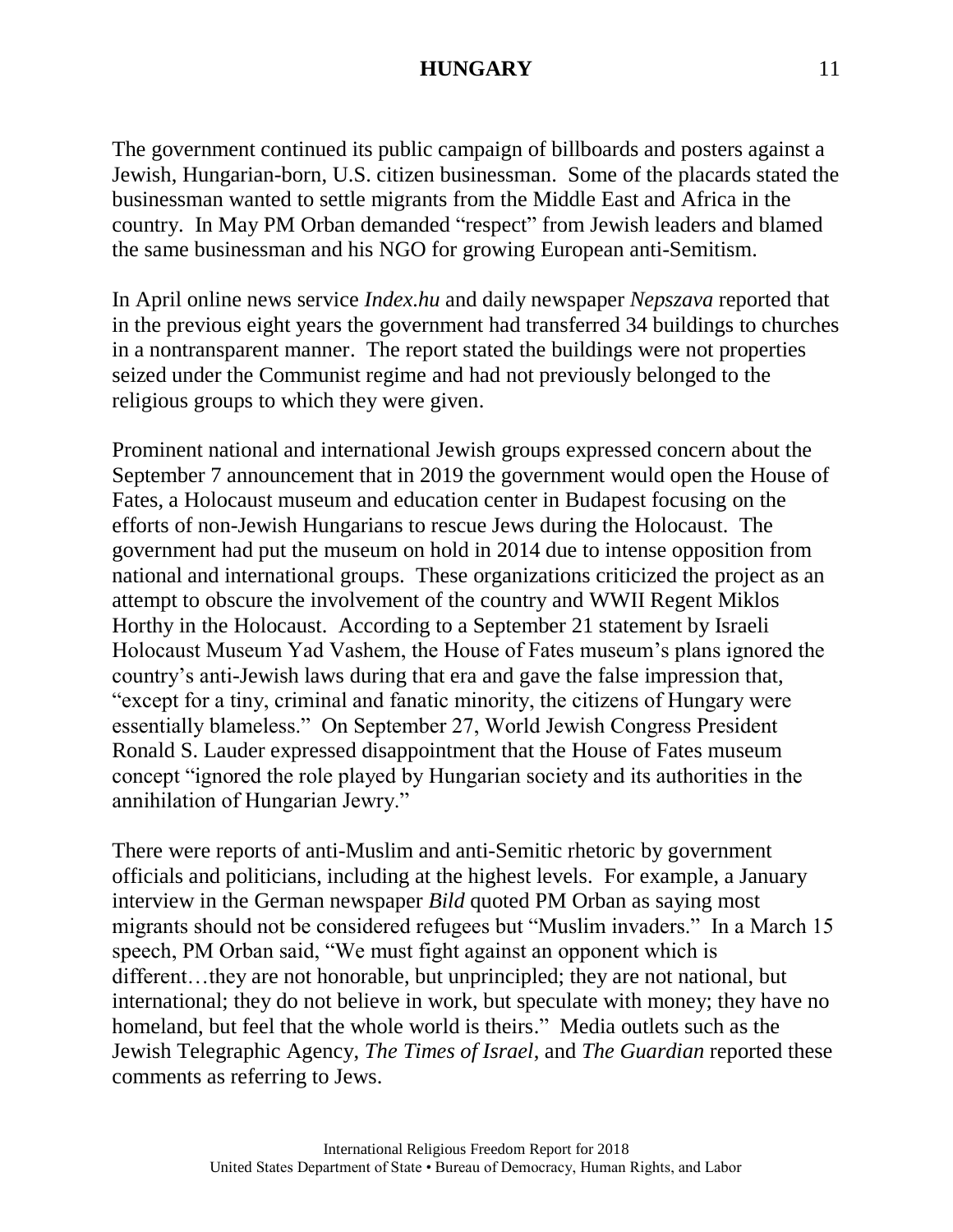In November private television broadcaster Hir TV made public a recording it said it had obtained of opposition Jobbik party MP Istvan Szavay talking to a fellow party member at Jobbik's electoral congress about "knocking out" a woman he presumed to be Jewish at a downtown club in August. Szavay said the woman recognized him and said, "I feel Nazi stench here." [Szavay said he called](https://hirtv.hu/ahirtvhirei/megvan-ki-az-a-jobbikos-parlamenti-kepviselo-aki-zsidoveressel-buszkelkedett-2472416) her a ["filthy Jew," punched her in the face,](https://hirtv.hu/ahirtvhirei/megvan-ki-az-a-jobbikos-parlamenti-kepviselo-aki-zsidoveressel-buszkelkedett-2472416) and "slightly twisted her schnozzle." On December 3, Szavay announced he would give up his parliamentary seat.

Jewish groups expressed concerns about praise by government officials, including PM Orban, for the country's WWII-era anti-Semites and Hitler allies as well as about public messaging they said could incite anti-Semitism. On September 2, the Fidesz (governing party)-administered village of Kenderes held a Horthy Memorial Day. Fidesz MP Sandor Kovacs stated at the event it was thanks to Regent Horthy and others that the country managed to survive after World War I. The Director of the government-funded Veritas Research Institute, Sandor Szakaly, said anti-Jewish laws signed by Horthy did not deprive Jews of their rights but only limited them, and that, despite these limitations, the lives of Jews in the country were safe until the Nazi occupation in 1944. He added that Horthy did not need rehabilitation because he was never convicted of any crime.

On July 16, state television broadcaster MTVA appointed Beatrix Siklosi to run its cultural channel M5. When Siklosi previously was nominated as chief editor of religious programming for national public television in 2014, media reported she had made racist and anti-Semitic comments on social media. The Catholic, Reformed, Lutheran, and Jewish communities published a letter stating Siklosi was unacceptable to them. Siklosi resigned from the religious programming position due to the protests but remained in charge of nationalities programming. TEV sent a letter asking the MTVA leadership and Media Council to reconsider her appointment.

In March Fidesz Party members of the local municipality and progovernment media criticized the opening of a Hungarian Islamic Community (HIC) cultural center and prayer house in 2017. In addition, media reported that, prior to the April parliamentary elections, Fidesz Party call centers told voters opposition Jobbik Party leader Gabor Vona "prays to Allah," referring to an undated video where he spoke to Turkish students and referred to God as "Allah."

The Organization of Muslims in Hungary (OMH) cited the government's antimigration and anti-Muslim rhetoric as the biggest challenges Muslims had to face in the country. It also said Muslims faced indirect administrative barriers when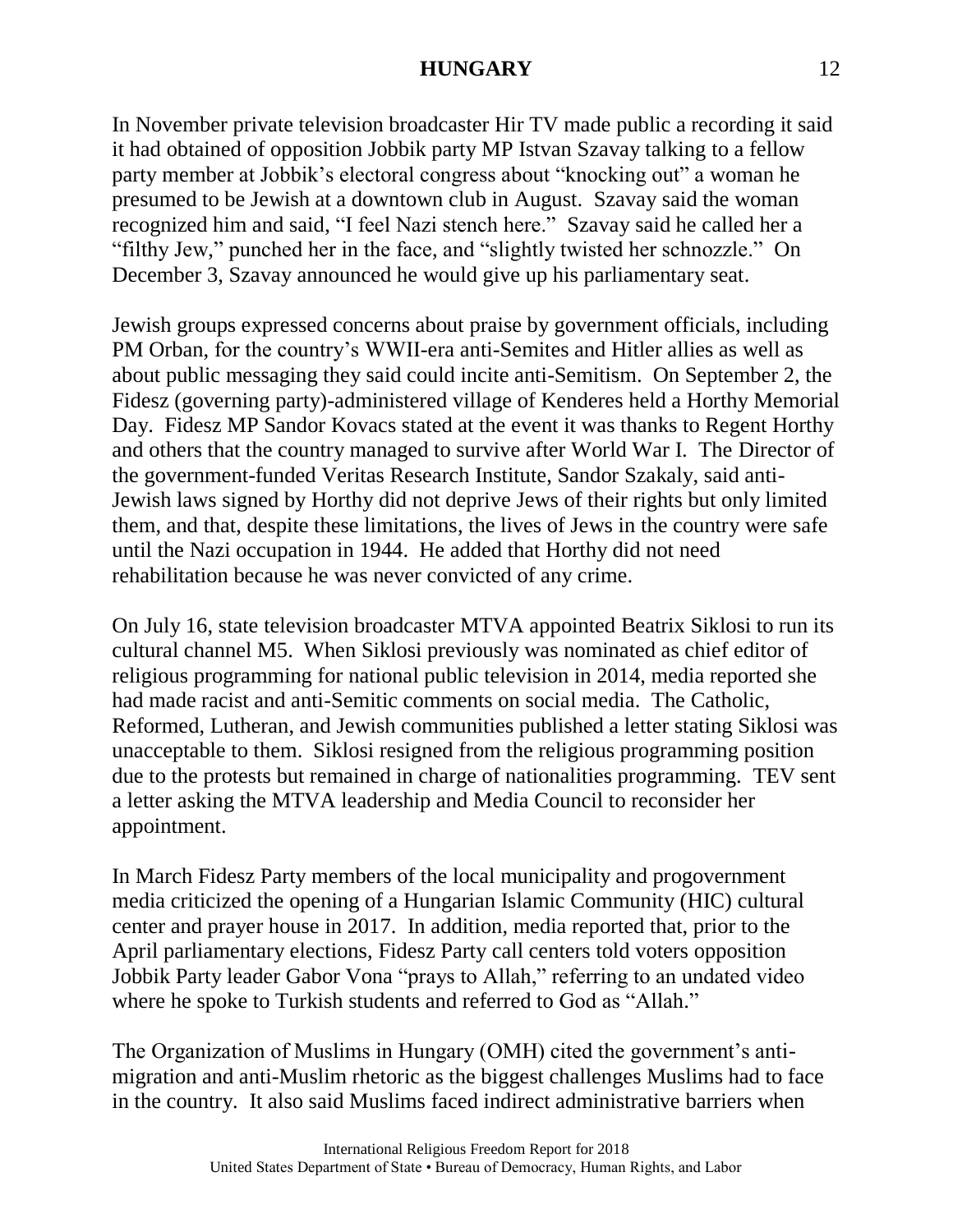trying to obtain building permits for mosques, open or expand Muslim cemeteries, or buy or rent land or homes. HIC and OMH leaders said lack of sufficient cemetery space for Muslims was one of the most pressing problems for the Muslim community.

On July 19, PM Orban visited Israel and met with Israeli PM Benjamin Netanyahu. After their meeting, Orban stated Jews could feel safe in Hungary and that his government had zero tolerance for anti-Semitic statements.

According to a major survey of Jews in the country, issued in December by the EU's Agency for Fundamental Rights (FRA), 74 percent of Jews found anti-Semitism to be a problem in political life. Eighty-three percent said the government was ineffective in combating anti-Semitism, and 55 percent assessed the government's efforts to respond to the security needs of Jewish communities were inadequate.

The government provided 118.1 billion forints (\$421.53 million) to incorporated churches during the year, of which 96.7 percent went to what the government and media called the country's four "historical" religious groups: the Catholic Church, which received 94.2 billion forints (\$336.22 million); Hungarian Reformed Church, 13.7 billion forints (\$48.9 million); Lutheran Church, 3 billion forints (\$10.71 million); and the Jewish community, consisting of Mazsihisz, 2.6 billion forints (\$9.28 million), the Unified Hungarian Jewish Congregation, 304.4 million forints (\$1.09 million), and the Autonomous Orthodox Jewish Community, 227 million forints (\$810,000 million). According to the government, more than 94 percent of citizens who reported a religious affiliation were affiliated with the four historical religious groups.

These four religious groups and the other incorporated churches that received the balance of the government's contribution used the funds for a range of activities, including maintenance of buildings, support for religious instruction and culture, support for community programs and investments, and employee wages. Government support for incorporated churches also included funding to a dozen churches for renovating their buildings. The government allocated additional funding from other budget accounts for churches providing public educational and social services and for registered religious organizations, but data on the extent of this support were unavailable.

According to press reports, on October 3, the government distributed 2.76 billion forints (\$9.85 million) from the annual budget for religious community programs.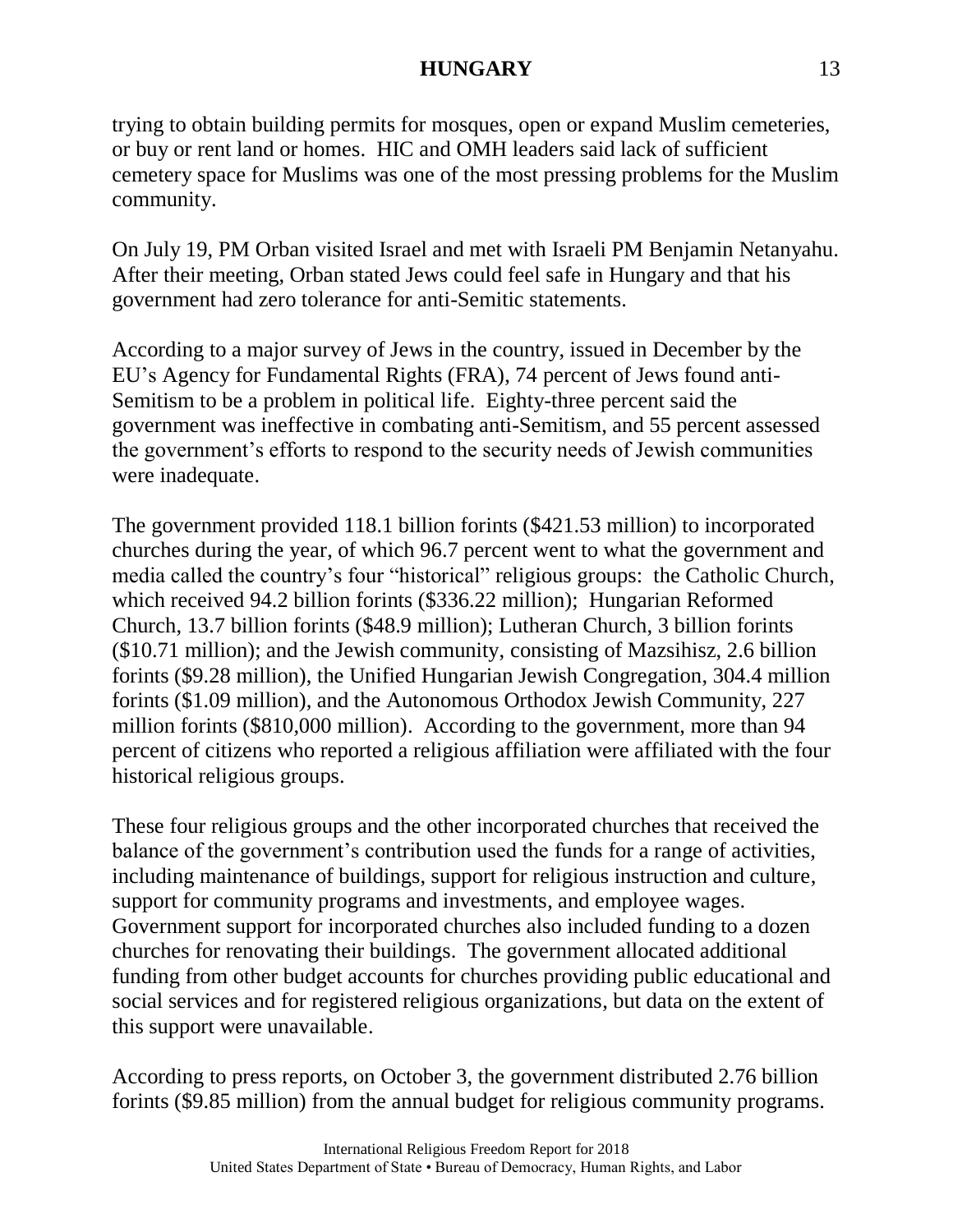On December 23, the government awarded an additional 21 billion forints (\$74.95 million) to some incorporated churches and religious organizations.

Some incorporated churches continued to express concern that, if they spoke out on issues of public importance, the government would withdraw some of its financial support, which in many cases constituted two-thirds or more of the churches' total funding.

According to tax authorities tracking the 1 percent tax allocations designated to incorporated churches, 988,000 citizens donated their 1 percent personal income tax to one of the incorporated churches during the year. Similarly to previous years, the church bodies receiving the most donations were the Catholic, with 526,339 persons contributing 2.5 billion forints (\$8.92 million); Reformed, 209,109 persons contributing 996.8 million forints (\$3.56 million); and Lutheran, 60,036 persons contributing 308 million forints (\$1.1 million). The Hungarian Society for Krishna Consciousness ranked fourth, with 46,198 persons contributing 250 million forints (\$892,000). Effective January 1, tax declarations did not have to be submitted by individuals on a yearly basis but remained valid until the taxpayer changed them.

According to the PMO, of elementary and secondary schools, 15 percent were operated by incorporated churches (compared with 14.3 percent in 2016-17) and 0.1 percent by religious organizations in the 2017-18 school year. Of preschools (ages 3-7), 7.5 percent were operated by incorporated churches (7.2 percent in the previous year) and 0.1 percent by religious organizations. There were 214,243 students studying at preschools and elementary and secondary schools operated by registered religious communities (incorporated churches and religious organizations), compared with 207,600 in the previous school year. Approximately half of these students were in schools operated by the Catholic Church.

According to the PMO, religious entities provided government-funded social services to 116,440 persons and child protection services to 10,506 persons during the year (27.2 percent by the Catholic, 24.2 percent by the Reformed, and 21.3 percent by the Hungarian Pentecostal Church).

The government made statements in defense of a Christian Europe and operated a dedicated state secretariat within the PMO to assist persecuted Christian communities throughout the world, including with financial assistance. In his annual state of the nation speech in February, PM Orban stated the West "opened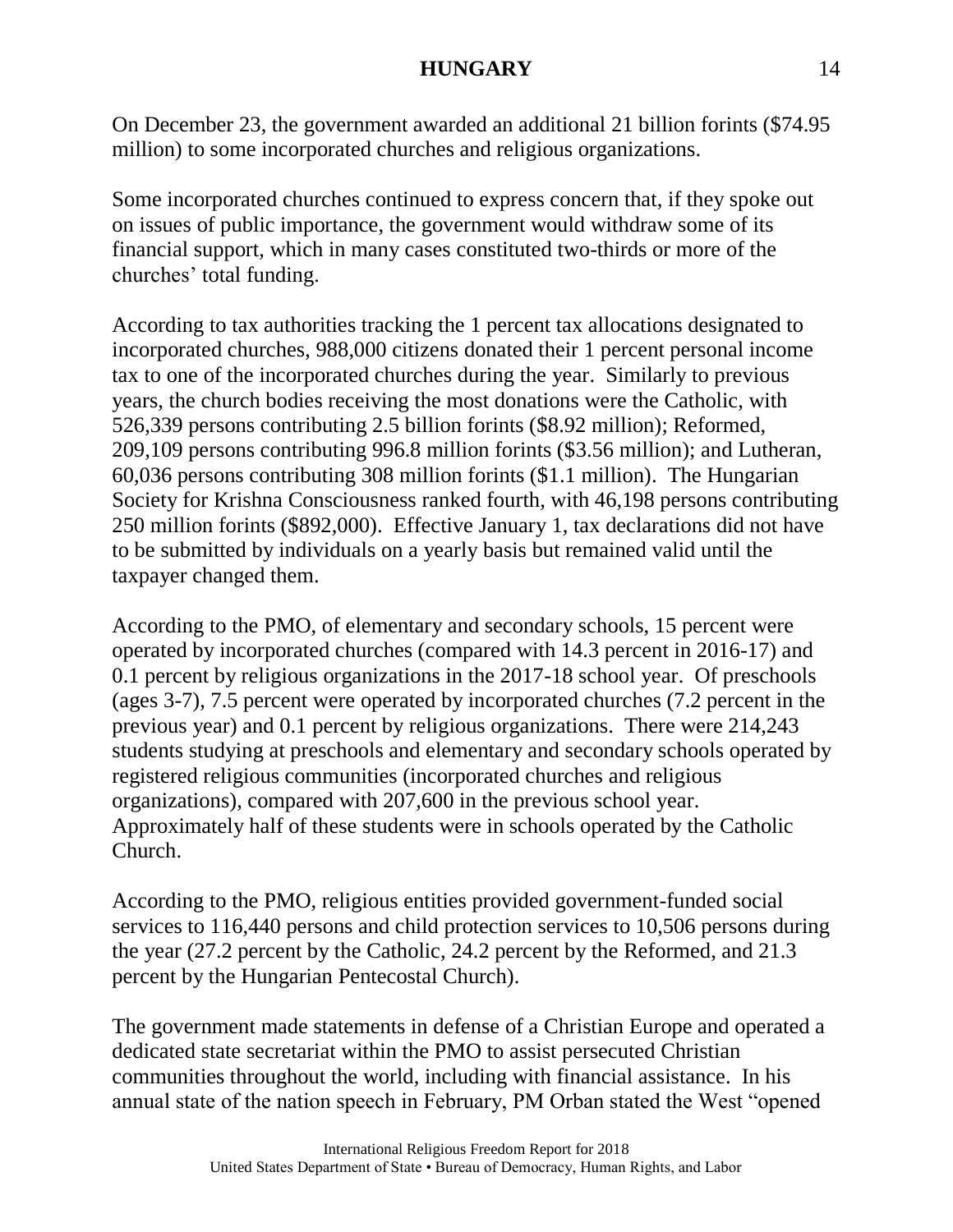the way for the decline of Christian culture and…Islamic expansion," while his government "prevented the Islamic world from flooding us from the South." On November 13, Deputy PM Zsolt Semjen said it was striking that Europe's Christian civilization was in danger again, not from the Ottoman Empire, but from the threat of Islamization.

Turkish President Recep Tayyip Erdogan visited Budapest on October 8-9 and, with PM Orban, attended the opening ceremony of the renovated tomb of Gul Baba. Baba was a Muslim dervish and member of the Bektashi order, who died in Budapest in 1541 and whose burial place became a pilgrimage site for Muslims. The government cofinanced the renovation with the government of Turkey.

The country is a member of the International Holocaust Remembrance Alliance.

# **Section III. Status of Societal Respect for Religious Freedom**

The government did not publish statistics on religiously motivated crimes or other incidents. According to its annual report, TEV registered 32 anti-Semitic hate crimes, compared with 37 in the previous year. These were 19 cases of hate speech (24 in 2017), 10 of vandalism (13 in 2017), three of assault (one in 2017), and none of threats (none in 2017). Muslim organizations did not collect statistical data and said many members did not bother to report incidents because they did not believe doing so would lead to any effective action by authorities. Muslim leaders stated they believed anti-Muslim incidents remained at approximately the same level as in 2017.

On April 5, according to TEV, a man struck a Canadian rabbi without warning and knocked off his kippah at a store in a Budapest shopping mall. On June 13, TEV reported a Budapest bus driver said he "wished gas to the Jews" when someone asked him for directions to a synagogue. In April a Facebook user shared a photograph of a Budapest bus stop defaced with the text, "death on … Jews."

The November 29 edition of weekly business magazine *Figyelo* stated Mazsihisz could not account for funds the government had allocated to the organization for a new museum. The issue's cover showed Andras Heisler, Mazsihisz President and World Jewish Congress Vice President, surrounded by money. Its lead article stated that, while Heisler criticized other proposed museums (such as the House of Fates) for not disclosing details of their planned exhibits, he had so far failed to publish the concept of his own government-funded project, the House of Coexistence.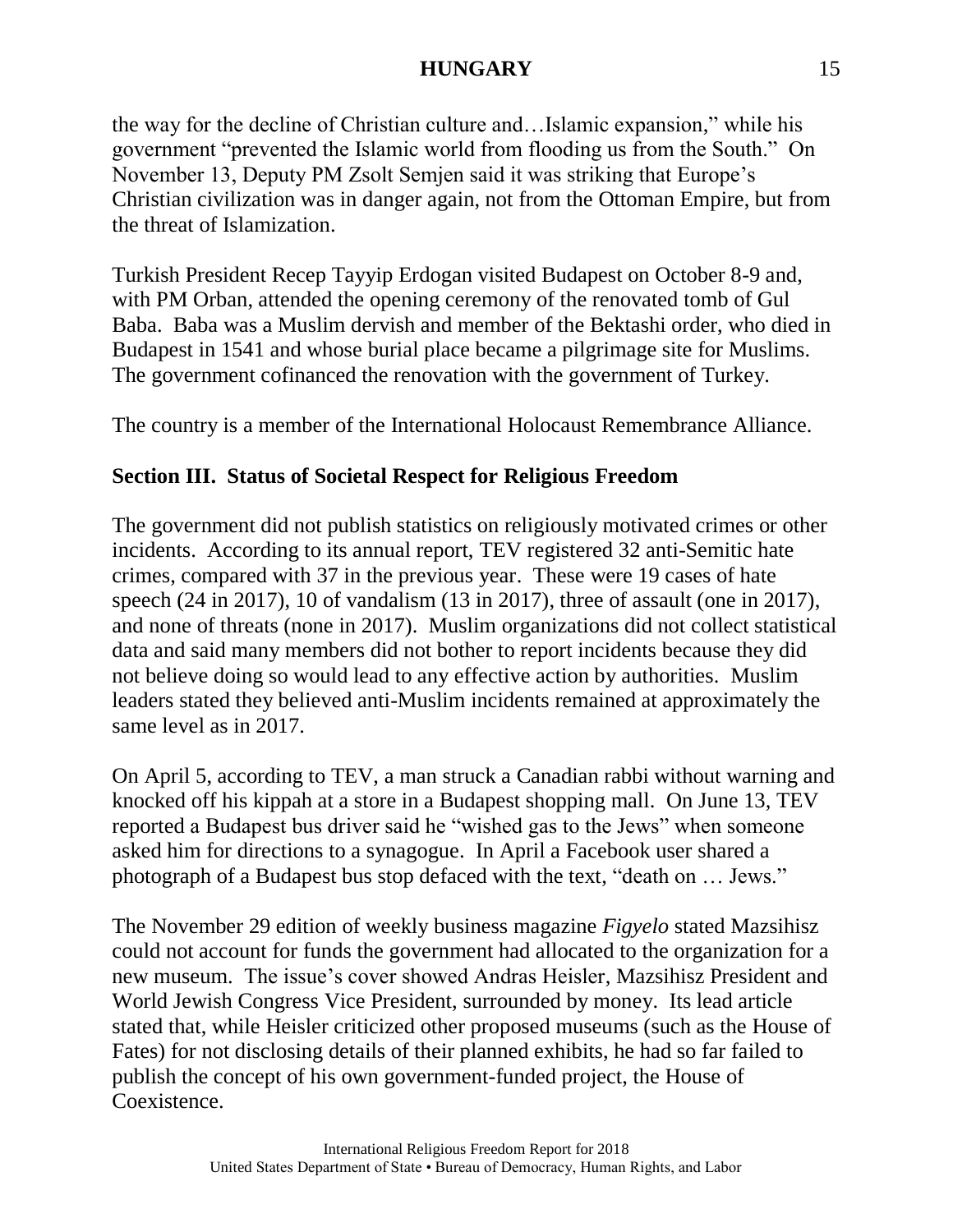In a published statement, Mazsihisz condemned the *Figyelo* article and cover as an incitement against a religious leader unprecedented since the country's transition to democracy in 1990, adding that they "revived centuries-old stereotypes against our community." According to Israeli press reports, the Israeli PM's diplomatic adviser raised concerns over the issue with the Hungarian Ambassador to Israel and called on the Hungarian government to condemn the magazine's anti-Semitism. The American Jewish Committee called the *Figyelo* piece an "anti-Semitic attack." *Figyelo* rejected the criticism and, in response to a statement supporting Heisler by the Israeli Ambassador to Hungary, stated, "This form of diplomatic pressure … constitutes a violation of the freedom of the press and of Hungarian sovereignty." World Jewish Congress President Lauder said the cover "is one of the oldest and vilest caricatures of the Jewish people and it places not just the magazine, but all of Hungary in a very bad light."

In January the Association of Christian Intellectuals organized a Mass to be held in a downtown Budapest Catholic church to commemorate former Regent Horthy's 150th birthday on January 27, International Holocaust Remembrance Day – five months before his actual birthday on June 18. Fidesz MP and Deputy Speaker of Parliament Sandor Lezsak, former PM Peter Boross, and Veritas Institute Director Szakaly were scheduled to attend and speak at the Mass. The Catholic Church canceled the event following intense domestic and international criticism. Mazsihisz President Heisler publicly opposed the Mass and stated in an open letter addressed to Lezsak that his official participation "tramples on the memory of all the Hungarian victims." In 2017, Heisler raised concerns about Horthy for what he said was his responsibility for the deaths of 600,000 Jews and tens of thousands of soldiers and the era of anti-Semitism associated with his name. The Miklos Horthy Association then organized a small service in honor of Horthy on February 11 in the Homecoming Reformed Church, where Horthy's bust is also placed.

The Organization of Muslims in Hungary reported that early in the year an older woman used her walking stick to strike a middle-aged woman wearing a headscarf. The two women engaged in an altercation, but neither pressed charges. The organization reported several incidents in which individuals verbally insulted members of their community, mostly women and girls wearing headscarves on streets or in schools by shouting "Allahu akbar" at them or telling them to "go back to Africa." The organization also said that on several occasions unknown persons sprayed litter bins and mobile toilets in the neighborhood of the ongoing renovations of its headquarters with the texts, "Allah," "Muhammad," and "migrant."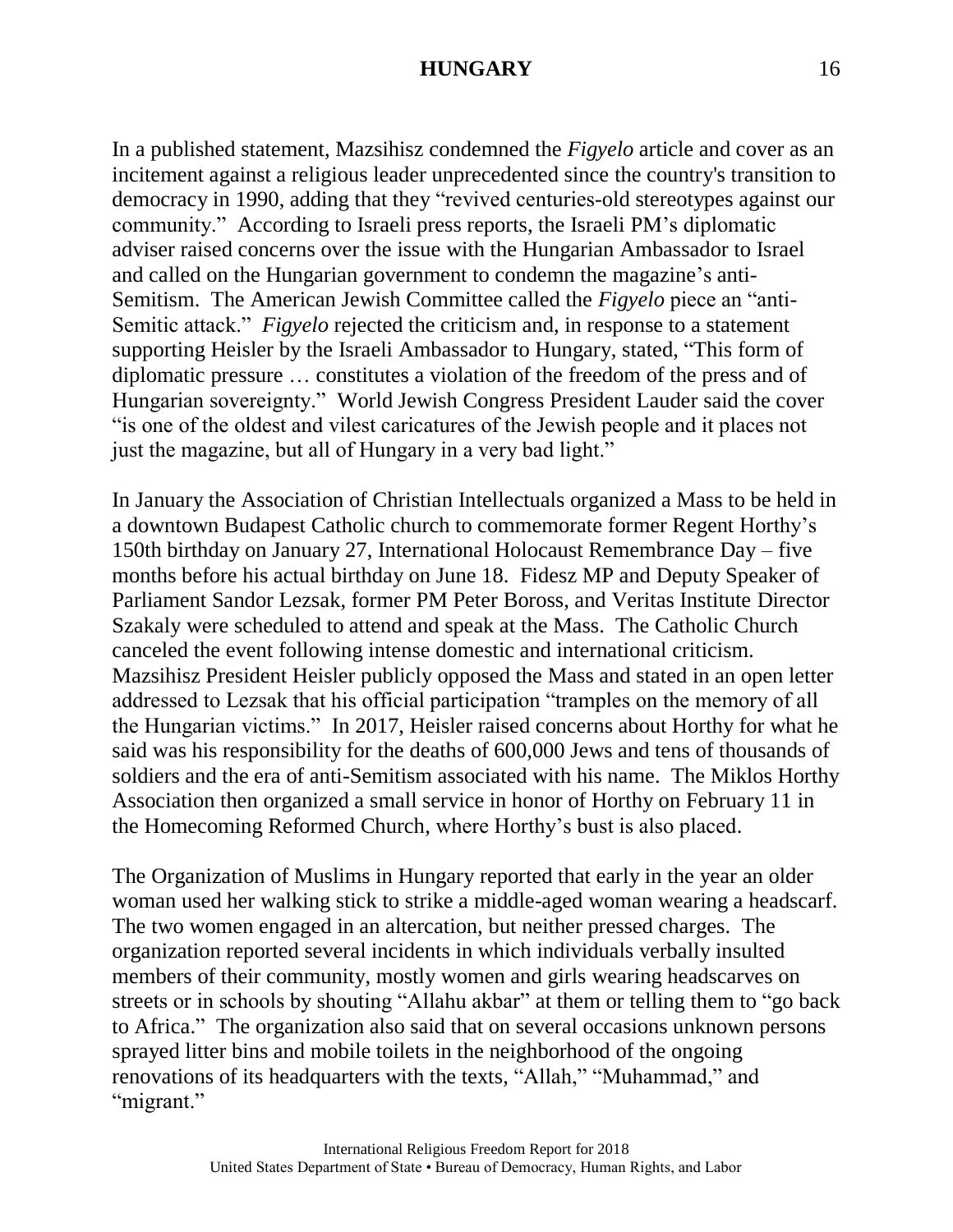In December the European Union's Agency for Fundamental Rights (EU-FRA) released its second survey of Jewish experiences and perceptions of anti-Semitism. EU-FRA targeted Jewish populations through community organizations, Jewish media, and social networks; 590 individuals who identified themselves as Jewish residents of Hungary responded to the online survey. Twenty-seven percent said they had witnessed other Jews being physically attacked, insulted, or harassed in the previous 12 months, and 23 percent reported being harassed over the same period. Eight percent of respondents said they had felt discriminated against because of their religion or belief; 71 percent thought anti-Semitism had increased over the previous five years.

According to a survey published in June by the country's leading Jewish news outlet, *Szombat*, two-thirds of Jews believed anti-Semitism in the country was a serious problem, and 48 percent of respondents reported hearing anti-Semitic remarks in the preceding year.

In a poll of residents of the country by UK-based market research company Ipsos MORI published in June, 51 percent agreed a Muslim could never be a "true Hungarian" and 59 percent said immigrants could not be regarded as Hungarians, even if they were legal residents or had lived most of their lives in the country. A poll of residents by think tank Political Capital found almost half said Muslims were stealthily trying to enforce their culture, and 45 percent believed Muslim leaders had a secret plan to capture Europe and transform it into an Arab continent. According to a Pew Research Center poll of residents published in October, 21 and 57 percent, respectively, said they would accept a Muslim or a Jew as a member of their family.

A 2017 survey the Median Public Opinion and Market Research Institute conducted for TEV, found approximately 37 percent of the population (33 percent in 2016) held anti-Semitic views.

In June online news site *888.hu* published an article about what it called the negative influence of the six million Muslims in France. The same article announced a new column, "the White Man," with a stated aim of drawing attention to the threats Islam posed to Western society and civilization. Ahead of the April parliamentary elections, media widely described as government-friendly (online sites *origo.hu, pestisracok.hu,* and *ripost.hu*) ran stories calling opposition party Jobbik prime ministerial candidate Gabor Vona a closet Muslim.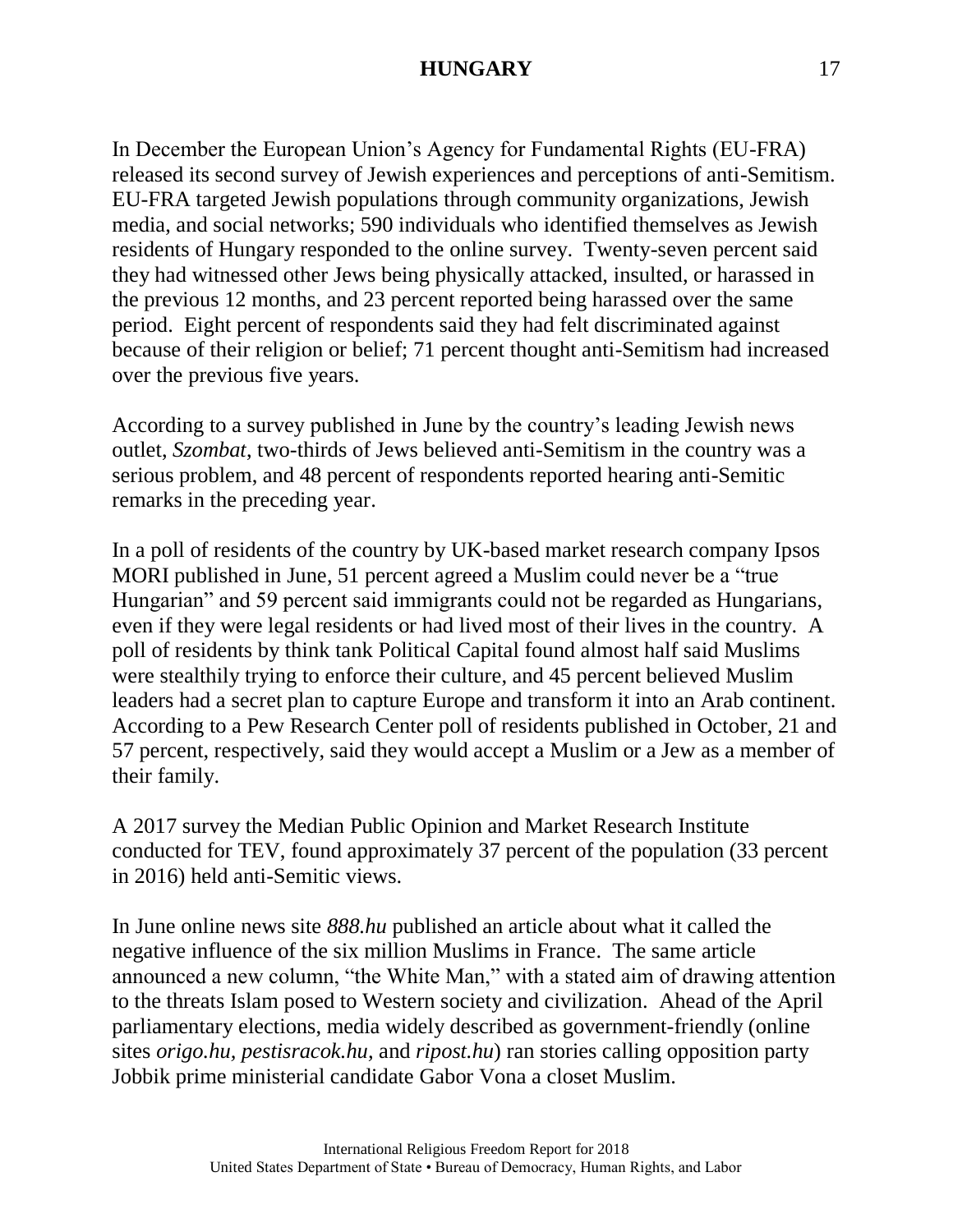During a soccer match between the country's Ferencvaros club and Israel's Maccabi Tel Aviv in July, former Ferencvaros player and club coach Istvan Toth was honored by the club, Mazsihisz, and the World Jewish Congress. In 1944, Toth saved hundreds of Jews as a member of the Hungarian anti-fascist resistance. Nazi collaborators executed him in 1945.

## **Section IV. U.S. Government Policy and Engagement**

In meetings with government officials, including in the PMO, Ministry of Foreign Affairs and Trade (MFAT), and the MHC, U.S. embassy representatives continued to advocate religious freedom and discussed Holocaust commemoration, provisions of the religion law that resulted in discrimination against minority religious groups, the House of Fates, and the COS investigation.

The U.S. Ambassador at Large for International Religious Freedom visited the country in November and, accompanied by embassy officials, met with Prime Minister Orban, Foreign Minister Peter Szijjarto, other government officials, and religious leaders to discuss religious freedom.

The U.S. Special Envoy for Holocaust Issues visited the country in June and, accompanied by embassy representatives, met with officials at the PMO and MFAT, representatives of Jewish communities, the Holocaust Memorial Center, and Jewish cultural organizations. The Special Envoy encouraged government officials to agree on a timetable to conclude negotiations on the value of nowheirless property seized from Jews during the Holocaust and to consider another interim payment to Holocaust survivors while these negotiations were ongoing.

Embassy and visiting Department of State officials met with representatives of the Jewish community to discuss anti-Semitism and the challenges of promoting tolerance education and historical truth, the community's relationship with the government, the House of Fates, restitution issues, and commemoration of the Holocaust.

Embassy officials maintained regular contact with leaders of religious communities, including the four "historical" groups, as well as Baptists, Muslims, the Hungarian Society for Krishna Consciousness, the COS, and with religious groups that lost incorporated church status in 2011, such as MET, Bet Orim, and Sim Shalom, to understand their concerns, encourage religious freedom and tolerance, and discuss the effects of the religion law and anti-Islamic rhetoric.